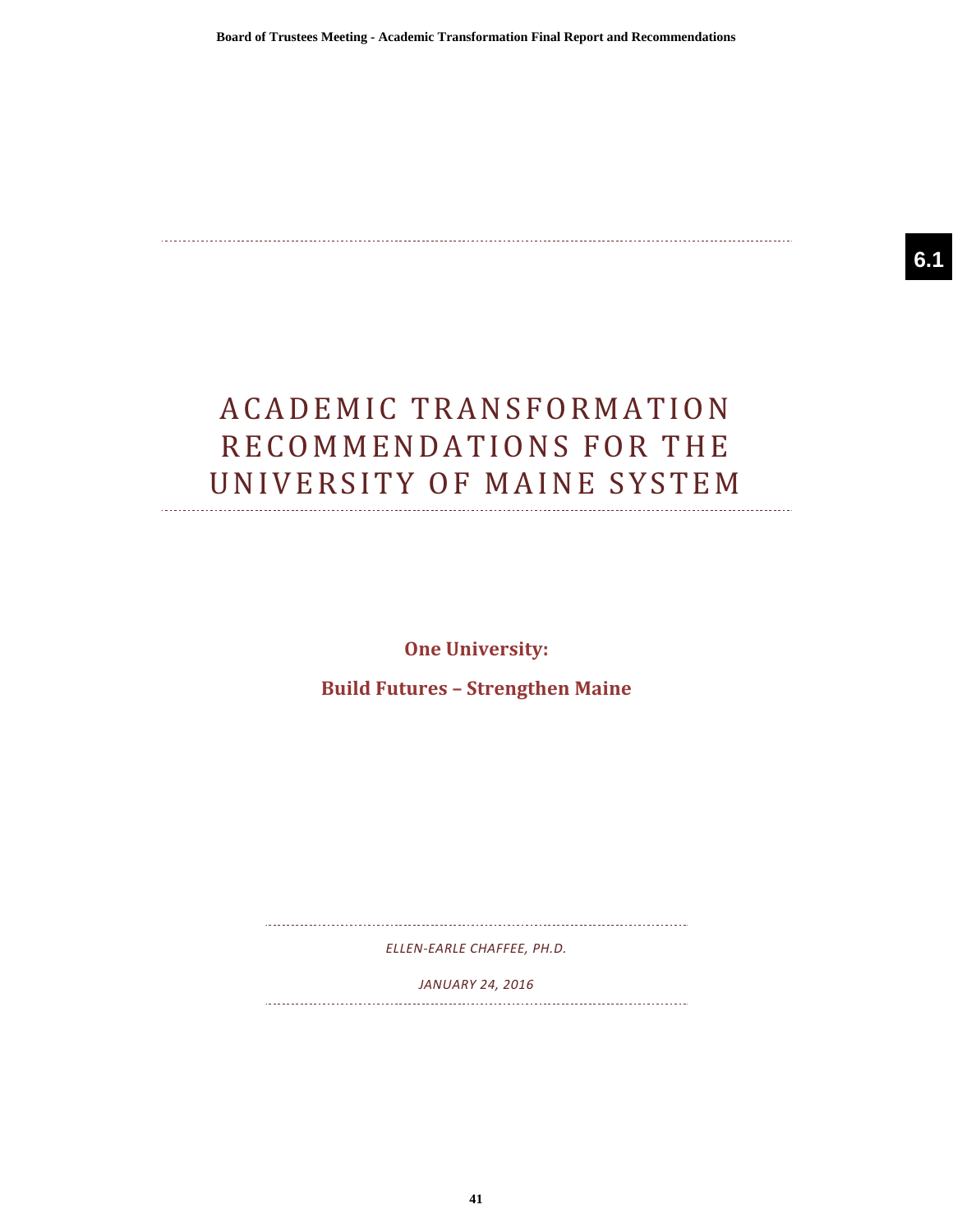# TABLE OF CONTENTS

| III. Transition from Stage 3 to 4: Recognize Progress; Recommit or Revise      |  |
|--------------------------------------------------------------------------------|--|
| B. Advance existing collaborative opportunities; revise or supplement academic |  |
|                                                                                |  |
|                                                                                |  |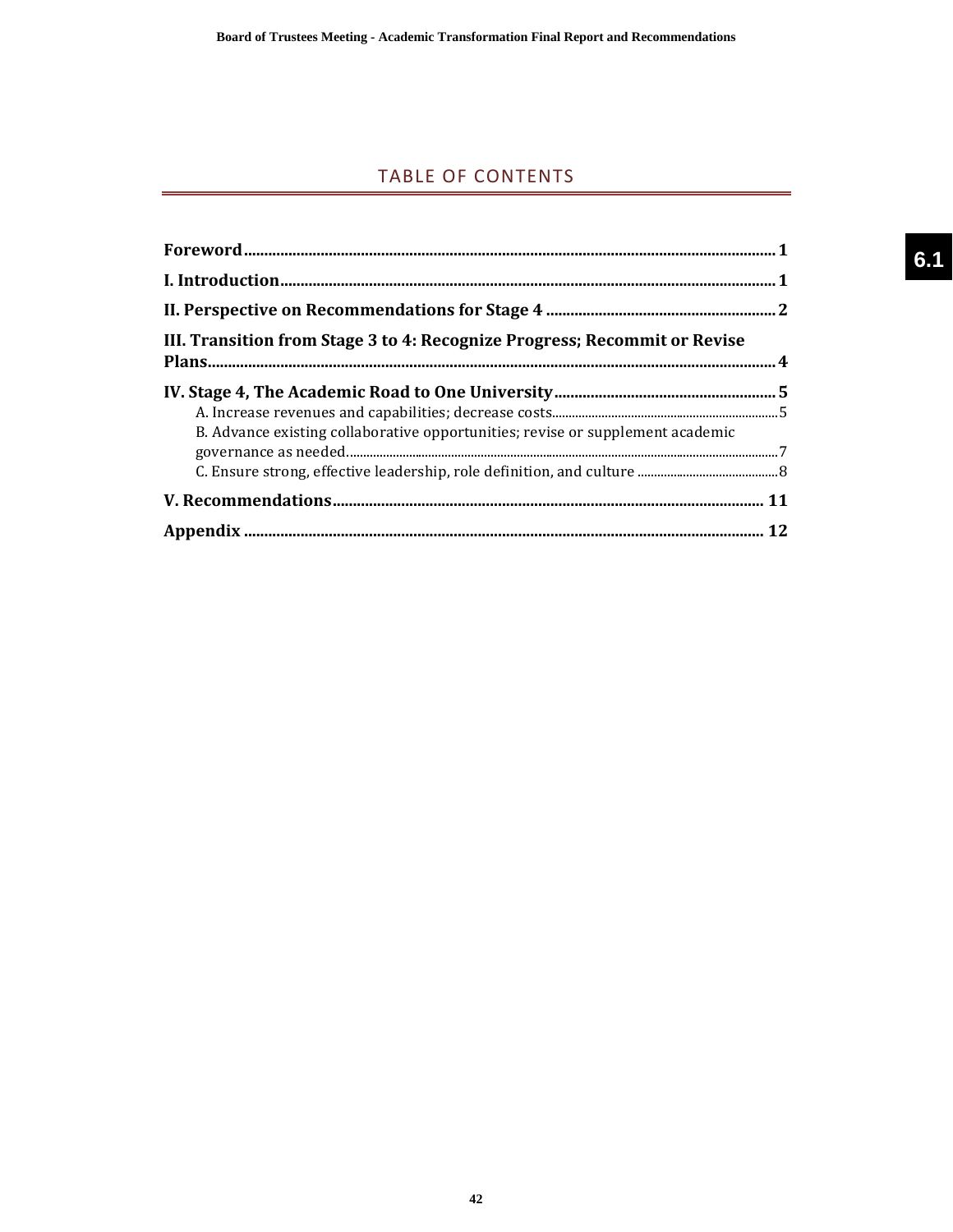## FOREWORD

It has been my privilege to participate in the academic transformation of the University of Maine System (UMS) throughout 2015. As far as I know, this is the most comprehensive change initiative ever attempted in state higher education, encompassing all aspects of all UMS functions at the campus and system levels over the course of about five to ten years. Much was already in place or underway in 2015, and much remains to be done in 2016 and beyond. Conditions in Maine and the UMS have made such change not only warranted, but essential.

The Board, Chancellor, presidents, provosts, and nearly 300 faculty and staff members statewide have stepped up to the academic challenges with energy and integrity. Major administrative changes are already in place and ongoing. Progress to date is impressive, given that higher education is an extraordinarily complex, regulated, interdependent enterprise.

Note, too, that faculty, staff, and administrators are taking on the change initiatives while also providing the services to students and the state for which they were hired, rather like changing the tires during a road race with no pit stop. In addition, it takes venture capital to support the expected costs of change, now estimated well into the millions of dollars. These and other incontrovertible realities mean that academic transformation takes years of disciplined hard work. One of the benefits of time is the opportunity to learn and recalibrate along the way.

Everyone I have worked with or observed during the year is talented, committed, creative, and incredibly resilient. The path is rocky. The state and its leaders can be confident that their university system is working diligently to improve quality, access, and fiscal sustainability in difficult and rapidly changing times. I have deep admiration for the campus and system leaders and the faculty members with whom I have worked. Thank you for showing us all what "stepping up to the plate" looks like. Difficult and even painful as it can be, this transformation has high potential to be well worthwhile.

Ellen Chaffee, Ph.D., 2015 Executive Director Academic Portfolio Review and Integration Process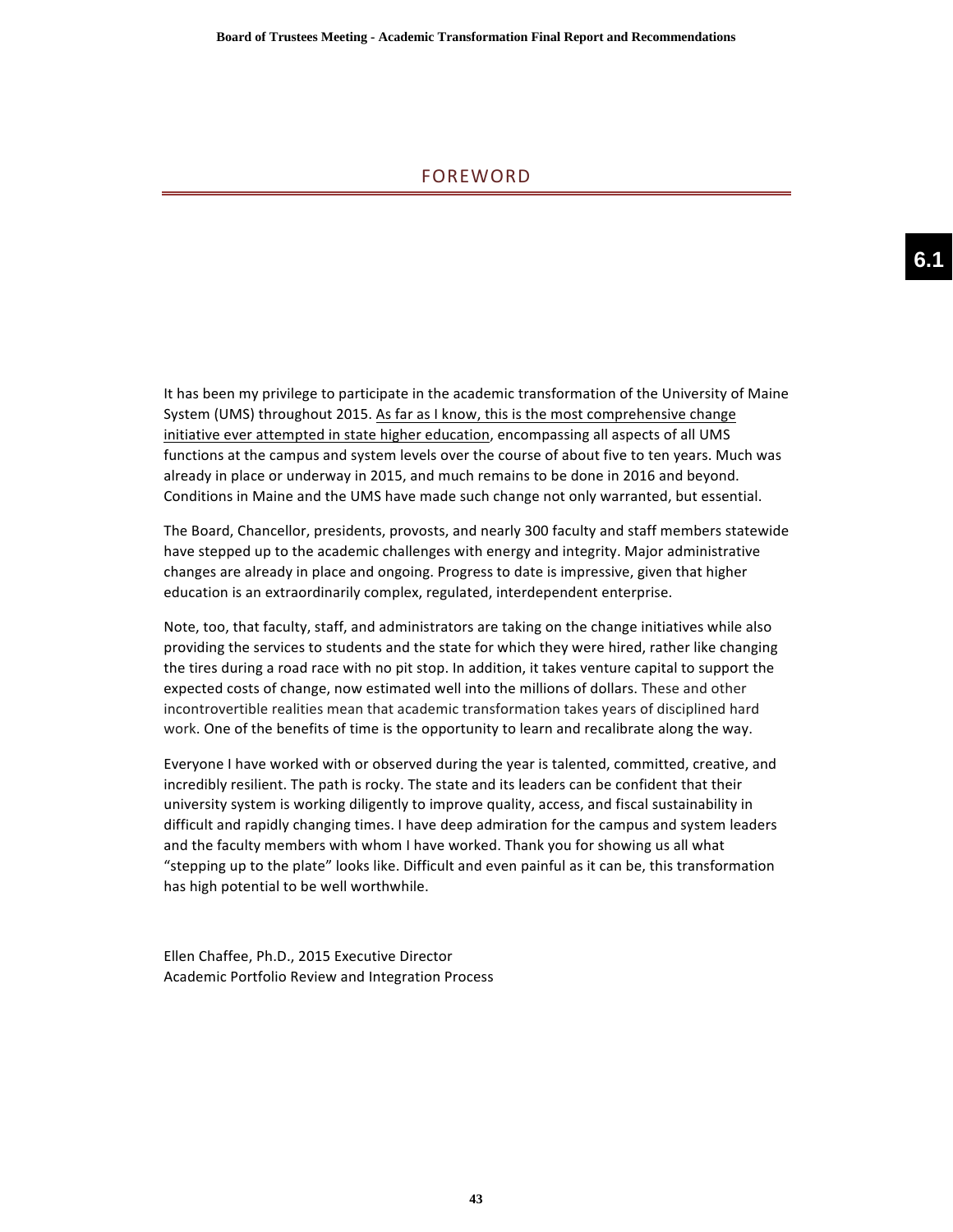# I. INTRODUCTION

**Vision**: One University

**Purpose**: Build Futures - Strengthen Maine

As the 2015 Executive Director of Academic Portfolio Review and Integration Process, my contractual assignment includes establishing "an effective, ongoing process for system-wide academic program alignment." My activities focused on a single initiative called APRIP or Program Integration, but success with academic program alignment depends heavily on nearly all aspects of the university system. Therefore this document focuses on both academics and the systemic capabilities that academic alignment requires, encompassing nearly all of what remains to be done to create One University.

Briefly put, I recommend celebrating and advancing the academic and non-academic accomplishments to date while shifting into a new stage of the transformation process that extends the academic trajectory while placing primary emphasis on generating revenue, financing and implementing essential infrastructure, and ensuring sufficient leadership for successful initiatives and a successful organizational culture.

The UMS transformation process can be seen in stages, the first three of which are already well established:

Stage 1: Issue identification and vision development

Stage 2: Major administrative changes

Stage 3: Academic Transformation – program development, pilot, assessment

## Stage 4, beginning in 2016: Develop and implement essential major resource and *capability requirements*

Stage 5: Academic Transformation – Implementation stage. Continue to build futures and strengthen Maine by driving academic changes that improve quality, access, and fiscal sustainability

Work on the academic side during 2015 has revealed the extent to which the full potential of academic alignment depends upon non-academic changes, primarily through an array of infrastructure that creates essential capabilities. During the next stage, while the infrastructure is put in place, academic leaders should continue to develop existing and voluntary collaborative academic programs/recommendations and engage faculty in planning and preparing themselves for further academic transformation once the necessary systems are running.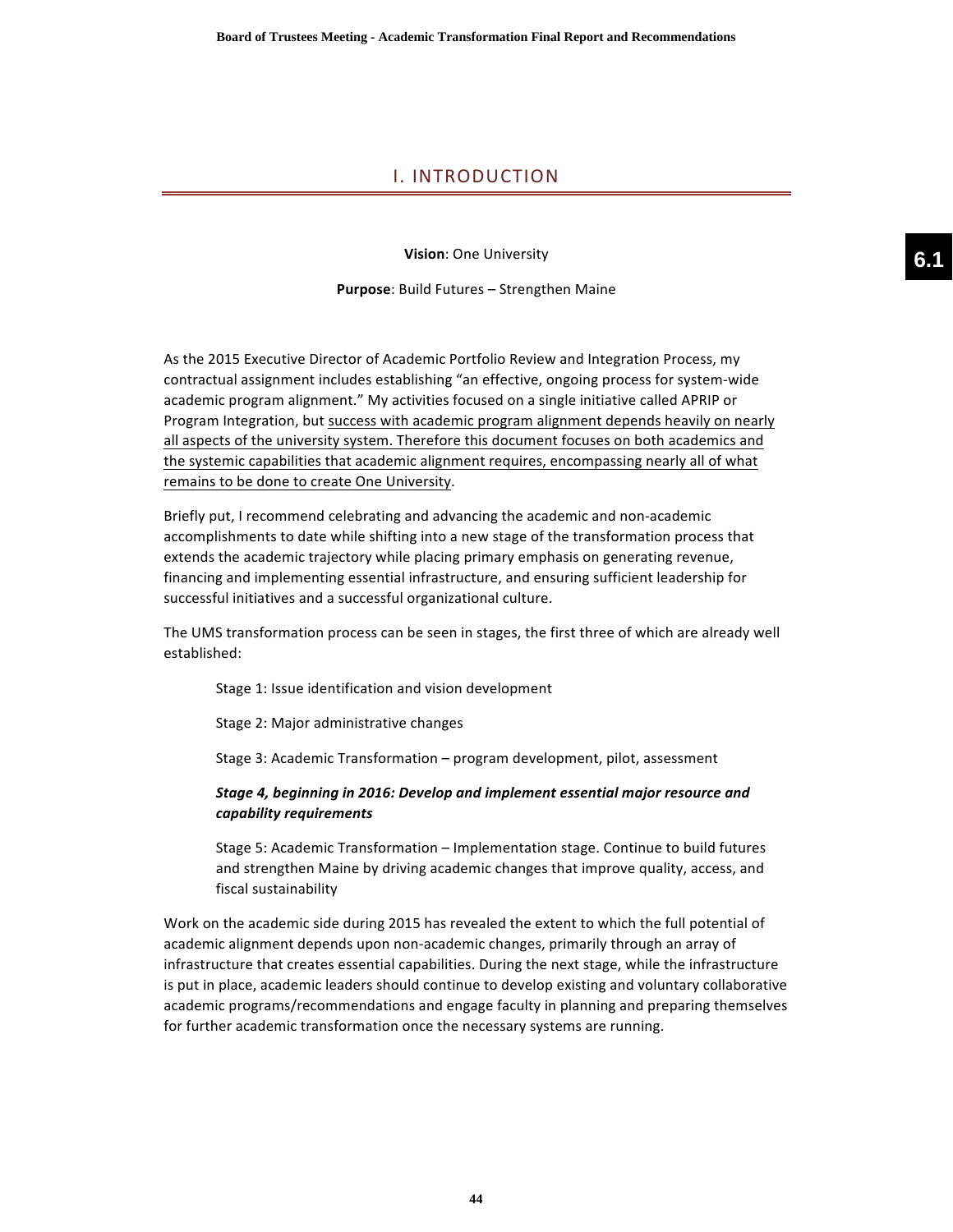# II. PERSPECTIVE ON RECOMMENDATIONS FOR STAGE 4

The Board has options in deciding on the road ahead for the University of Maine System. This report supports an option that is profoundly challenging  $-$  so much so that it may seem unwise or impossible to some. The term "insurmountable opportunity" comes to mind. It represents a BHAG – Big, Hairy, Audacious Goal. But it's not new – it's the goal you already have.

By facing up relatively early to its demographic and enrollment challenges with a vision and hard work, Maine has created an opportunity to set a new standard of quality, access, and sustainability for public higher education systems in the dramatically different conditions of today and tomorrow. The recommendations at the end of this report aim to support and supplement existing plans to seize and achieve that opportunity.

Upon hearing about the work underway in Maine, one prominent expert on academic innovation commented, "Oh, great! They are going to jump from the year 2000 to 2025 without making all the mistakes the rest of us have been making." This is an image of Maine's opportunity. Understandably, it's not easy. Whether it is insurmountable depends on many variables. I have recommended this road because the leadership, faculty, and staff are up to the challenge and because I agree that it is the right thing to do.

Very substantial financial investments are required for a successful transformation – far more than may have been evident at the beginning of this journey. Recent plans call for nearly \$60 million in essential academic and academic-related infrastructure. My recommendation is based on the expected long-term strategic value of the transformation and my confidence in the people who are here to lead and participate in it along with additional required key personnel. The crucial question is whether sufficient financial resources can be secured. It is up to the Board of Trustees and the Chancellor to assess the financial feasibility of continuing down this path. 

This report recommends a new stage in the transformation that focuses heavily on the investments that are essential to a successful transformation – that is, generating revenue through a combination of fund-raising, financial planning, and enrollment/retention development. This should be no surprise to those in the private sector - venture capital is always part of the plan for new business or major change. While efforts to reduce cost marginally must continue, they must not be allowed to eat further into the system's capacity to deliver its mission. No organization can cut its way to success.

On the campuses, the recommended next stage shifts gears fully into tuition revenues through enrollment and retention with system support as needed, including restoration of a sensible pattern of tuition rate increases. At the system level, the recommended next stage is all about recognizing that the front line people have delivered all the major contributions they can make to the transformation process without additional resources.

The Board and Chancellor need to anticipate at least three major challenges as they consider these recommendations. The obvious first one is securing sufficient funding. Second, people at **6.1**

2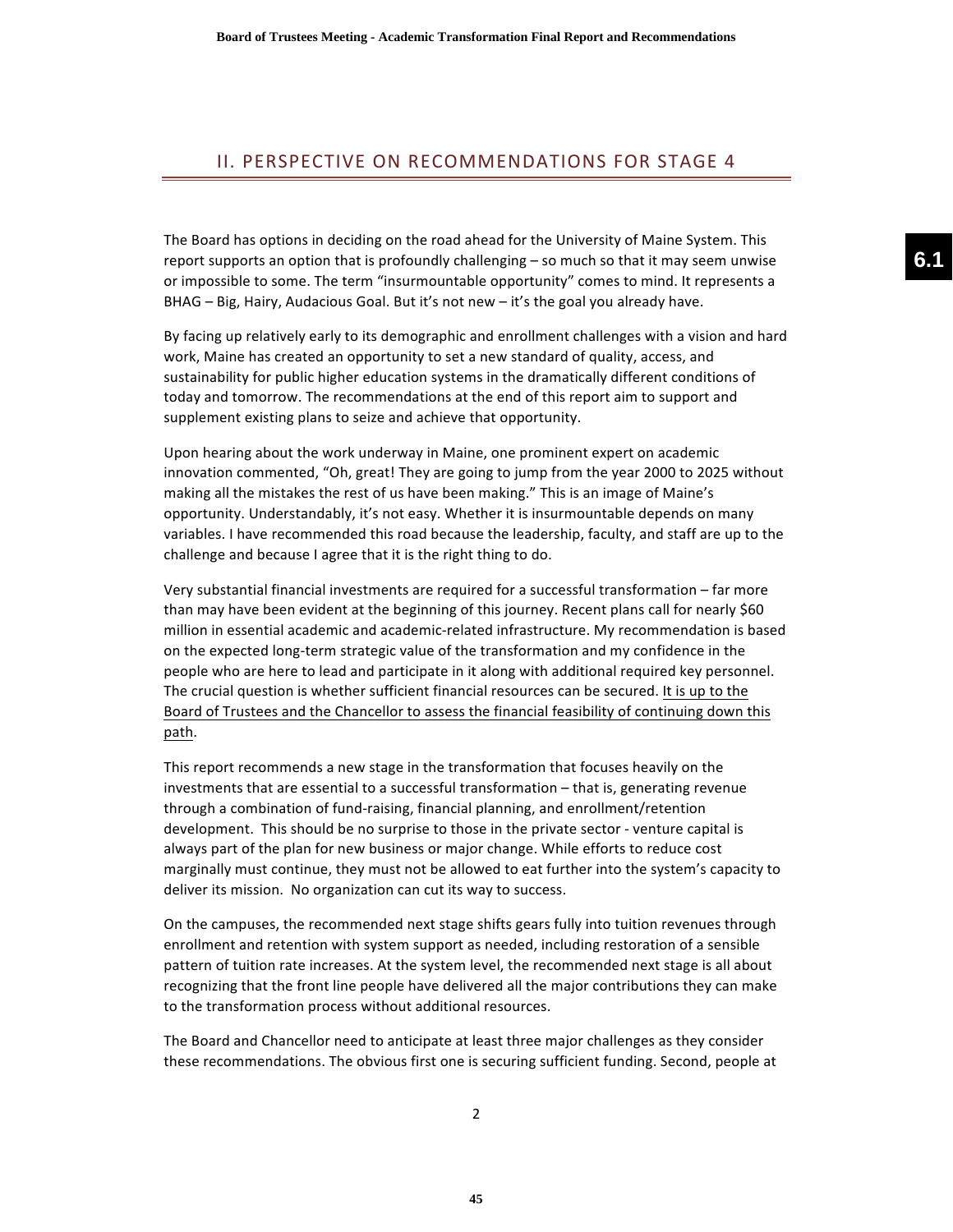all levels within the system are over-extended and struggling to trust. It will be very hard for many to accept that new revenues will go to anything other than their own immediate needs. Leadership is required to provide at least baseline support for their work – especially those who are on board with the transformation - and very effective information, communication, and decision-making throughout the process.

Third, nearly everyone both within and outside the system has evolved into a mindset of impoverishment that can impede the aspirations and investments that success requires. Instead, the system needs to recognize that the transformation depends entirely on supporting and securing people who not only know what to do and how to do it, but also have the legitimacy and will power to get it done the right way. Implementing MaineStreet in campus silos years ago is the kind of thing that can happen without such people. Doing it right then would have saved untold thousands and potentially millions in both opportunity costs along the way and renovations now. Whether it relates to people, hardware, software, or other essentials, if the mindset of impoverishment leads to lowest-cost decisions with significant compromises, the transformation will fail.

Courage is required. Persistence is essential. None of this works without strong, effective academic leadership at the system level.

First and foremost, I recommend that the Board and the Chancellor make an explicit commitment not later than June 2016 either to financing the transformation as projected, expecting to provide an estimated \$60 million in transformation investment funding by 2020, or require the Chancellor to develop an affordable alternative pathway.

By continuing down the challenging road the system has chosen, this report:

- Honors and extends the transformative vision and work of the last several years
- Builds on hard-won advances toward a collaborative, service-oriented culture
- Posits that long-term success requires both cutting costs and increasing revenue and that the time has come to place more emphasis on the latter
- Recognizes that the system has learned many important lessons about transformative change and must continue to be flexible enough to act on what it learns
- Consistent with the best current thinking on organizational strategy, aims the system squarely toward its most fundamental purposes, **Build Futures** - Strengthen Maine, and the changes in organizational capabilities, focus, activities, and culture required to fully achieve those purposes

Regardless of what happens in other areas, academic transformation needs to shift into a different gear. Program Integration is in the process of implementing all that can reasonably be done within existing constraints. **Portfolio Review** is stalled. It needs to be redefined to include only growth-oriented work, using recent data to identify and develop new or revised academic programs with high enrollment potential. **Pruning academic programs** that are not missioncritical, needed by the state, or fiscally sustainable, which is the other part of what is now called Portfolio Review, must be done. It should be ongoing as an administrative function; it is not transformative. Mission Differentiation at the system level is also stalled. Despite a series of discussions, the Presidents Council has not yet provided the Board and Chancellor with a recommendation.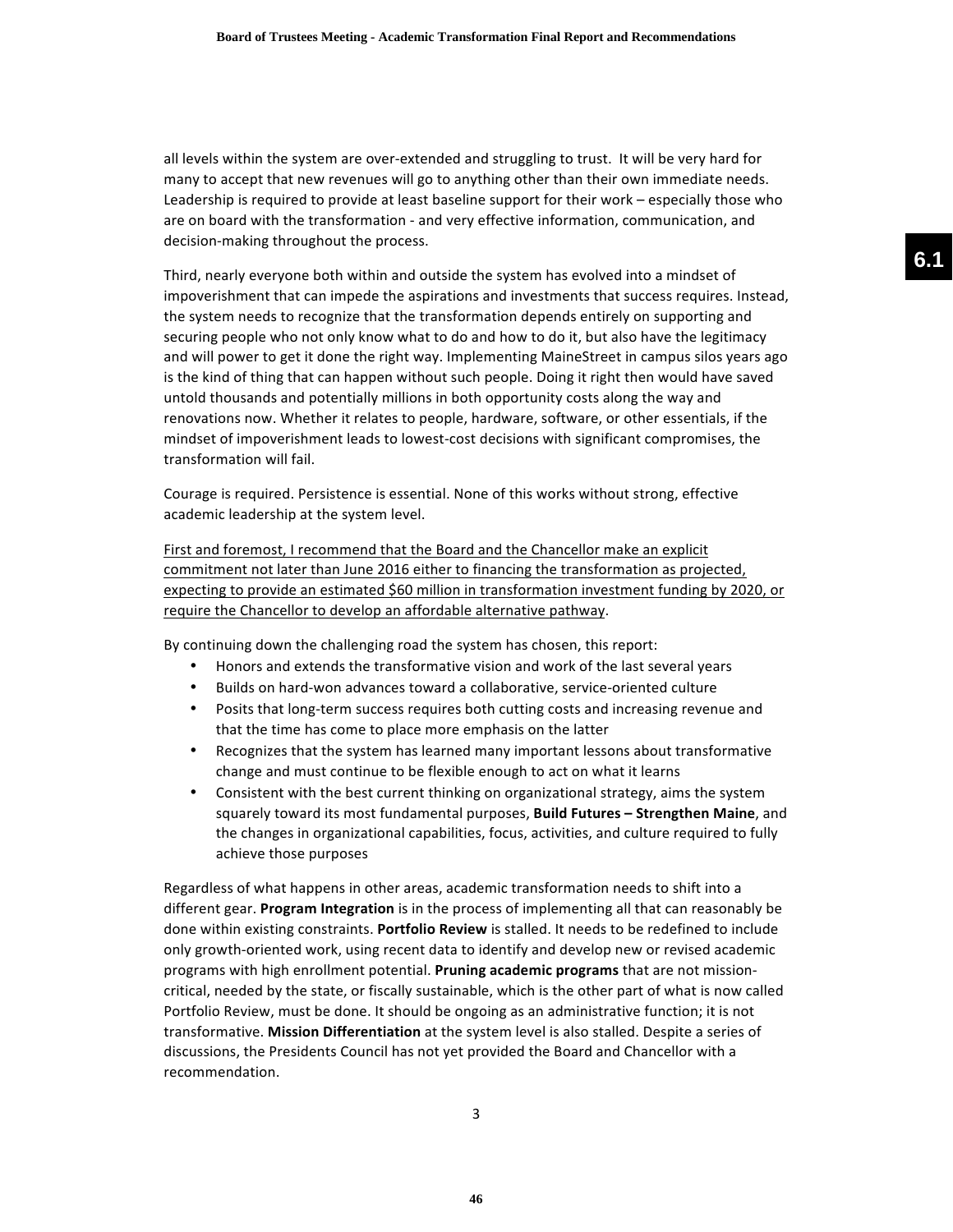# III. TRANSITION FROM STAGE 3 TO 4: RECOGNIZE PROGRESS; RECOMMIT OR REVISE PLANS

A. Celebrate stages 1-3 of the transformation process, appreciate those who made them possible, and inform both external and internal audiences of progress and plans for the transformation of Maine's university system.

Recognize and celebrate the many achievements of stages 1, 2, and 3, and thank change leaders and participants. For example, regularly publish and disseminate a compendium that celebrates specific results and lessons learned. Review the results and lessons at a Board of Trustees meeting. Produce the first such compendium or an alternative major recognition initiative not later than May 15, 2016, accompanied by a major internal and external communications initiative. Specifically recognize those whose contributions extended well beyond their job description.

B. Make an explicit commitment not later than June 2016 either to financing the transformation as projected and expecting to provide an estimated \$60 million in transformation investment funding by 2020, or require the Chancellor to develop a more affordable alternative pathway. The core question is whether the Board and the Chancellor are willing and believe that they are able to lead to this level of funding over about a four-year period.

The commitment involves three major questions: (1) will achieving One University yield a sustainable business model, (2) how much transformational investment is required over time, and (3) is it feasible to secure funding at that level in timely fashion.

To address the first question, whether One University represents a viable business model, I suggest that the Chancellor immediately commission a comprehensive report with scenarios showing one or more examples of how functioning as One University can make the system overall fiscally sustainable while maintaining or improving quality and access. Such a report can provide a sensitivity analysis that will assist decision-making throughout the process by making the critical variables more clear. Detailed modeling requires considerable time and expense, neither of which is available. Ideally, a report sufficient for "go/no go" decision-making could be produced by April making use of existing data and reasonable assumptions.

The second question is how much investment capital is required and in what timeframe. The work of the Capital Investment SubCommittee is central to these deliberations. The technology plan and Unified Online plan together anticipate requiring nearly \$60 million, much of it for one-time investments. This report recommends additional investments in change leadership and information for rational decision-making that are not yet defined or budgeted.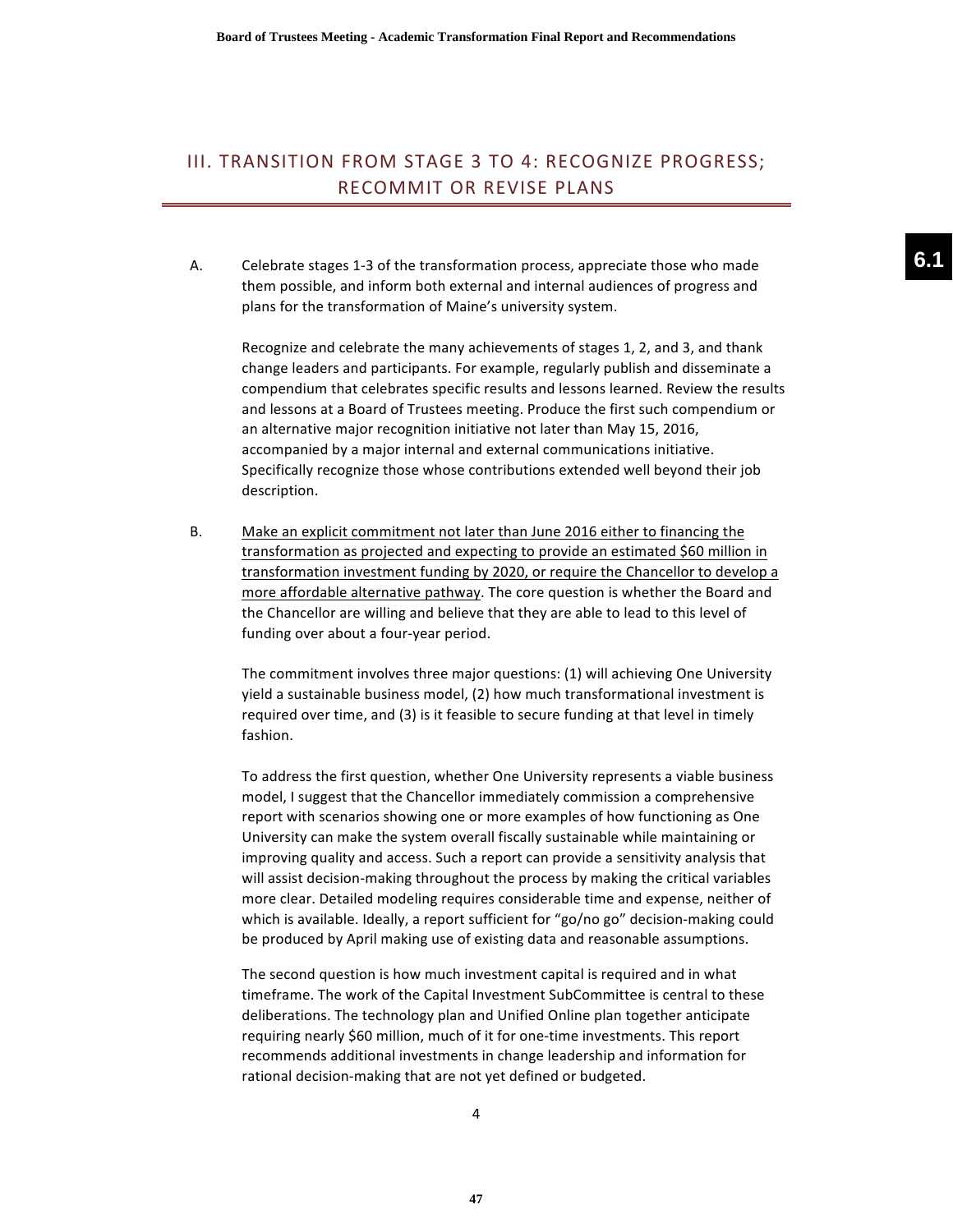The third question is whether the Board and Chancellor can envision developing funding sources for both transformation investments and closing the structural budget gap.<sup>1</sup> Emphasizing enrollment and tuition development in stage 4 will help with but not solve the budget gap. An estimated \$30 million has been tentatively identified for transformational investment, leaving a balance of about \$30 million needed over four years.

In any case, the system has passed the point of no return on the journey to transformational change – the question is not whether, but how. Progress on initiatives that are currently underway must not be allowed to lose either commitment or momentum. The Board needs to decide to either stay or modify the course as soon as possible and not later than June 2016.

## IV. STAGE 4, THE ACADEMIC ROAD TO ONE UNIVERSITY

During stage 4, focus on developing and implementing major resource and capability requirements. Some of the most promising academic collaboration opportunities cannot be achieved until considerable infrastructure development and changes in academic governance have occurred. Many good ideas are already on the table awaiting such developments. Therefore, implementation of existing options will continue, but no new initiatives to develop academic collaborations are proposed in stage 4.

The focus for stage 4 is on (a) building essential capabilities and revenues, (b) implementing existing collaborative programs and proposals, and (c) generating the leadership, revenues, and activities required for further transformation in stage 5.

# A. INCREASE REVENUES AND CAPABILITIES: DECREASE COSTS

Strategic pursuit of evidence-based initiatives to build capabilities and revenues on several fronts is a key priority for stage 4. First, developments for unified online, technology, and change leadership require innovative, proactive financial plans. Second, now that essential program and market data are available, the system is in a position to grow enrollment aggressively by identifying and leveraging evidence-based opportunities to attract and retain more students. Third, use newly available data and academic judgment to streamline academic programs and

<u> 1989 - Johann Stein, fransk politik (d. 1989)</u>

5

 $<sup>1</sup>$  This report relates to transformation investment funding. In addition, the system aims to close</sup> the existing budget gap by 2019, currently estimated at \$25-50 million.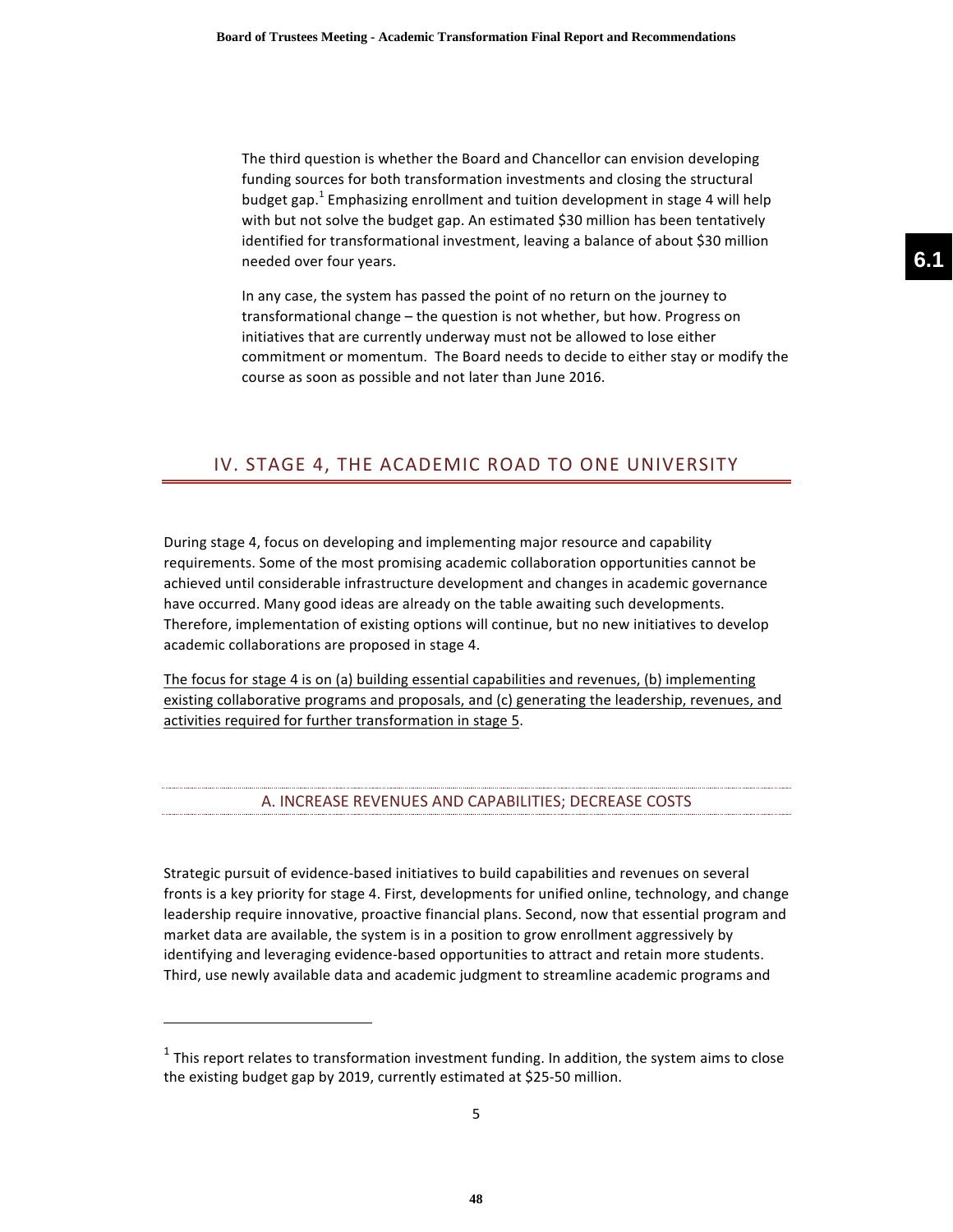staffing. Finally, continue to implement the unified budget, administrative reviews, and mission differentiation.

### **Make and fund financial plans, implement essential physical and human infrastructure**

- Fund and implement the Unified Online plan
- Fund and implement the technology plan, including integrated MaineStreet, system-wide data governance, and institutional research.
- Plan for and fund the human infrastructure required to strengthen the culture for continual change through stages 4 and 5, including academic executive leadership, internal communication, professional development, process improvement, institutional research, and collaboration.
- Make financing these activities the Chancellor's top priority. Consider a blueribbon advisory team of business, political, and finance leaders to assist with planning and executing a funding strategy. Board of Visitors members could provide important support both on and beyond the advisory team. Ensure access to top quality expertise in strategic financial planning. To allow the Chancellor to provide this high level of external and financial leadership, have him delegate responsibility and accountability for the internal transformational changes outlined here to one or two people at the Vice Chancellor level.

#### **Increase tuition revenues**

- Pursue evidence-based enrollment and retention initiatives; leverage existing academic programs with high short-term enrollment potential; implement modest annual tuition increases. Provide a comprehensive report to the Board reviewing existing initiatives, recommended additional options with near-term impact, their funding requirements, and their anticipated enrollment impact over the next three years.
- Working from a statewide, collaborative perspective, develop business plans for new academic programs with strong market potential; implement those that promise net revenue soon enough to justify any up-front costs. Selecting, allocating, and recommending these programs is the responsibility of the VCAA and CAOs, recognizing that the VCAA reserves the right to make independent recommendations to the Chancellor and the Board.

#### **Prune academic costs based on data and judgment**

• Terminate academic programs based on financial sustainability, mission centrality, and state need. Use newly available program costing data as one component of the decision process, recognizing its inherent limitations. This is a responsibility of the VCAA and CAOs, recognizing that the VCAA reserves the right to make independent recommendations to the Chancellor and the Board. Reserve the term "portfolio review" for the more visible, positive process of identifying and developing new market-based, purpose-driven programs as above.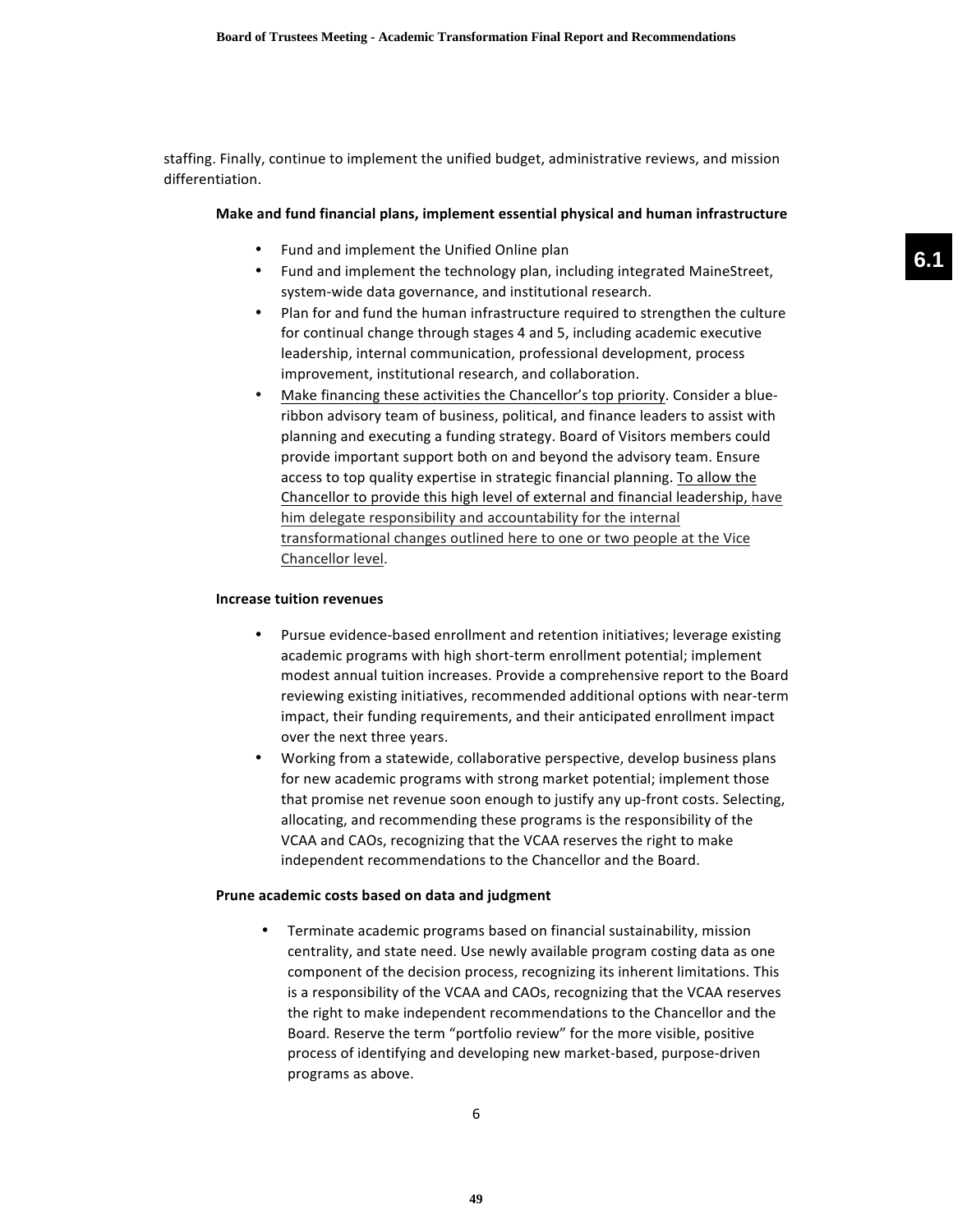• Analyze faculty workload on all campuses, recognizing differences in missionbased expectations. Adjust any significant variations that are not sufficiently justifiable. This is a responsibility of the VCAA and CAOs, recognizing that the VCAA reserves the right to make independent recommendations to the Chancellor and the Board

## **Implement the unified budget, complete the administrative reviews, and bring the mission differentiation process to a successful conclusion**

- The unified budget is a critical component of One University. While much has been accomplished through administrative reviews, additional efforts will help ensure their long-term success.
- The Presidents Council has analyzed and discussed mission differentiation but has not come to conclusions that are ready for Board review. Other academic decisions related to mission differentiation (especially portfolio review and academic program streamlining) need to proceed. The proposed new Vice Chancellor for Academic Affairs may be able to provide expert impartial guidance to ensure that the recommendations truly differentiate the campuses while also leaving each with meaning opportunities for growth. Achieving that end is important, but essential academic decisions should not be delayed in its absence.

# B. ADVANCE EXISTING COLLABORATIVE OPPORTUNITIES; REVISE OR SUPPLEMENT ACADEMIC GOVERNANCE AS NEEDED.

Academic collaboration requires additional work, both to follow up on stage 3 and to prepare for stage 5, primarily (a) following up to realize the benefits of existing investments in collaborative programs and (b) developing an altered or supplemental academic governance model to accommodate collaborative programs.

### **Follow up on existing and planned collaborations**

- Canvass all 16 Program Integration programs/disciplines and pre-existing collaborations for information about status, results, and needs.
- Wherever needs are identified, assign them to appropriate leaders for follow-up, identify/assist in securing essential resources, or work with the program/discipline to reshape as needed to achieve desired results within constraints.
- Give the resource and capability requirements of collaborating programs and disciplines priority consideration in budgeting, systems development, and technology development processes
- Do not conduct a third round of APRIP/Program Integration during stage 4.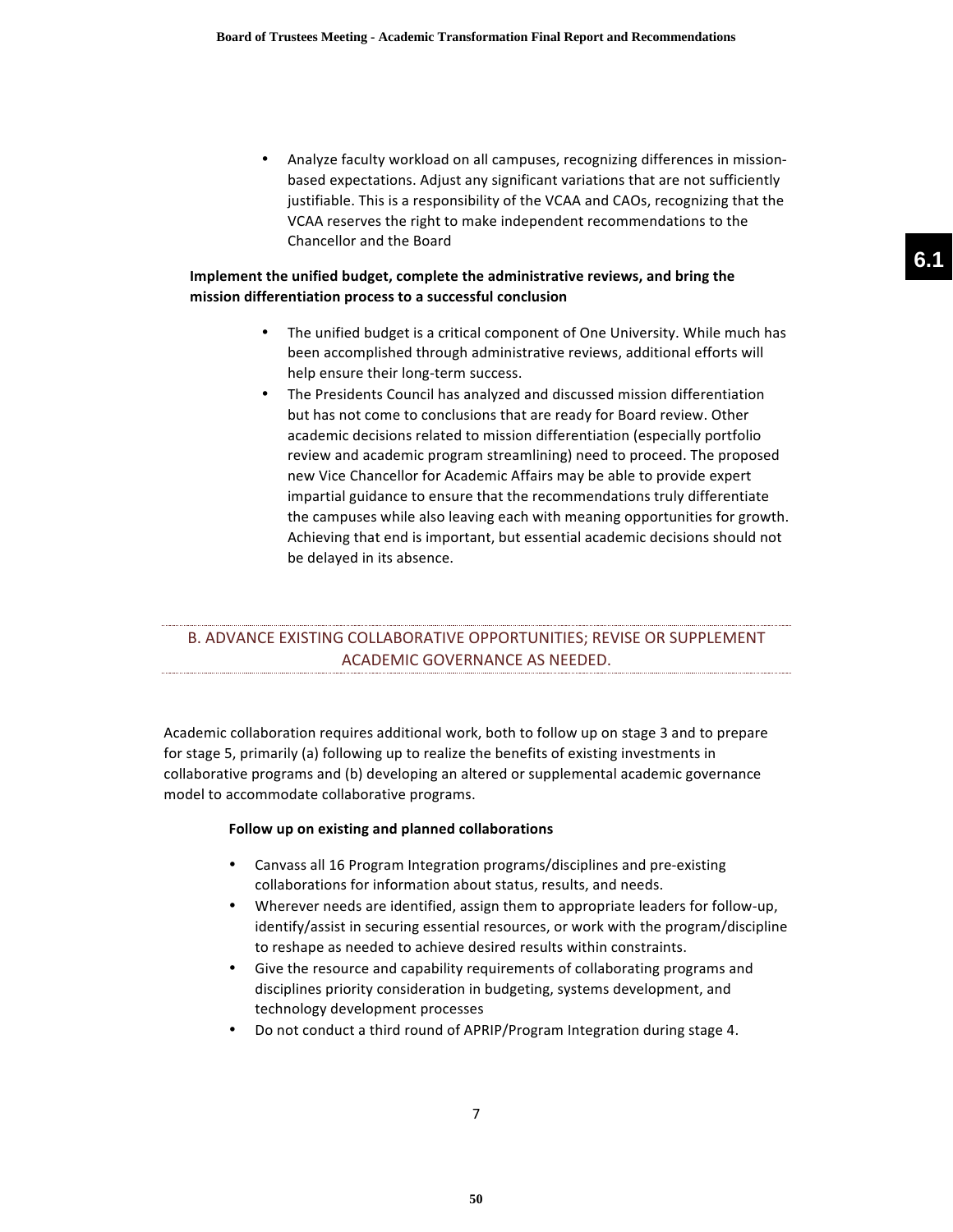**Encourage and support voluntary campus-based initiatives** to improve quality, access, and fiscal sustainability, especially those that involve collaboration and innovation.

**Develop new academic governance capabilities** and faculty personnel options for phase 5 and beyond that enable and support collaborative academic programs. Ensure compliance with accreditation requirements and, if appropriate and helpful, recommend a system-level approach to accreditation. Plan for other academic support areas such the need to fund broader access to library resources, especially for collaborative and online programs.

## C. ENSURE STRONG, EFFECTIVE LEADERSHIP, ROLE DEFINITION, AND CULTURE

The context for all American higher education institutions is dramatically different than it was only a few years ago, and there is no going back. Organizations that understand how to change continually are much more likely to succeed in the long term than those that do not. That means they must shift their culture from organizational survival to fulfilling the organization's most fundamental purposes. The Presidents Council has proposed this purpose statement for UMS: "Build Futures - Strengthen Maine."

Few (if any) universities have fully made that shift. With leadership and conscious commitment, Maine has the potential to be among the first.

The decision-making culture among system and campus leaders is a concern, however. Relative to other systems, UMS leaders are unusually deferential to consensus, especially consensus among the presidents. Admirable in many respects, this culture needs reconsideration during a major transformation process with many interacting parts. The arrival of several new presidents has the potential to compound the problem while they get up to speed.

#### Revise and clarify the top-level academic decision culture

- Ambiguity about roles among the Presidents Council, Chief Academic Officers, Chancellor, and Vice Chancellor for Academic Affairs (or interim) is creating unnecessary barriers to timely system progress.
- Leaders must maintain the existing mutual respect among campus and system leaders, engage in significant consensus-seeking discussions with candor, and reach consensus if they are able. However, consensus does not mean 100% agreement, and reaching an impasse cannot be allowed to prevent timely decisions. Consultation is essential; consensus is not. Shift the presumption of final decision authority on Presidents Council matters from consensus to the Chancellor and on Chief Academic Officers from consensus to the Vice Chancellor for Academic Affairs. If necessary, revise policies or job descriptions accordingly. Both the presidents and the provosts should expect

**51**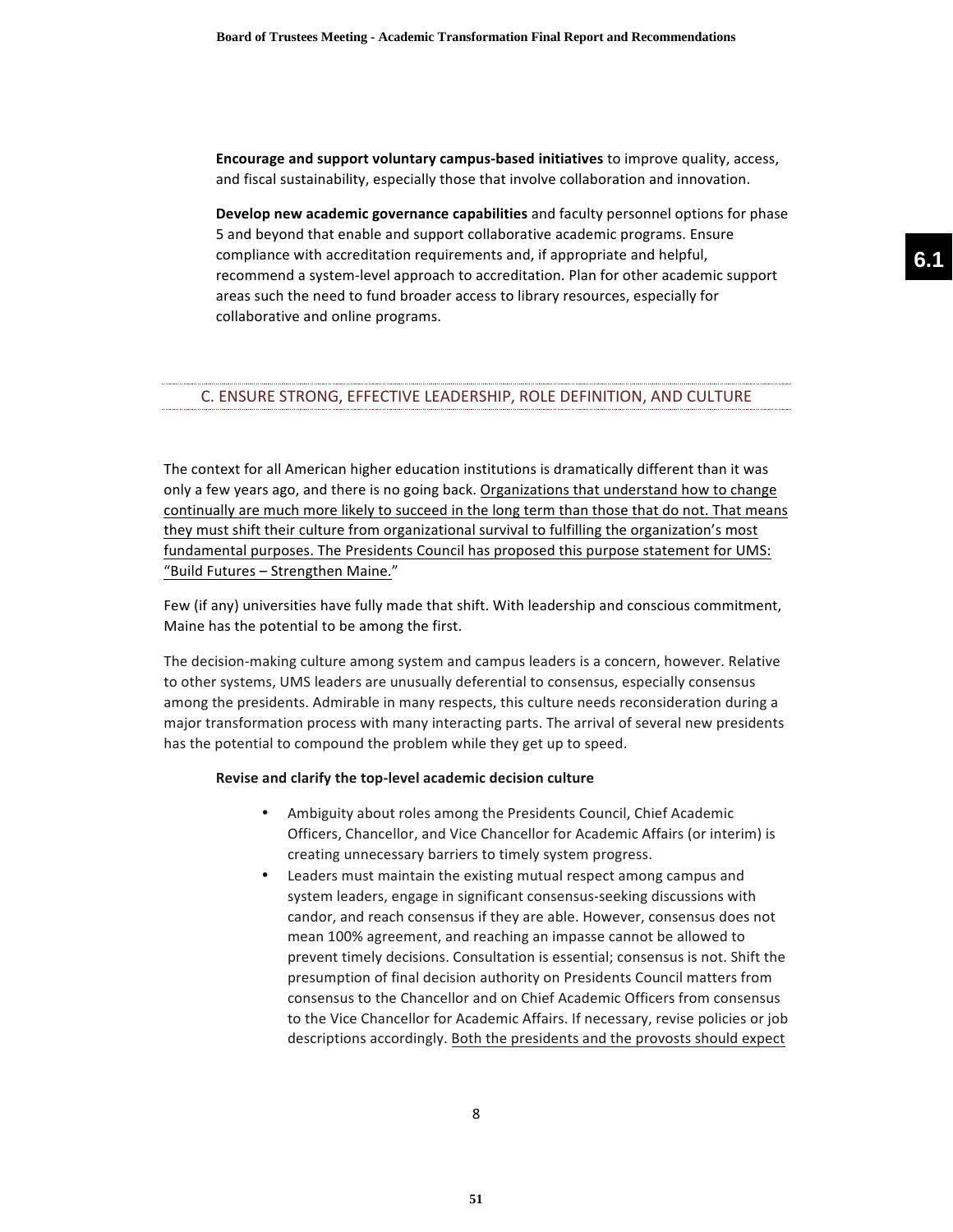that the final authority for system-level decisions belongs with their respective system-level executive officers.

Create an expectation within the Presidents Council that the chief academic officers' work does not require secondary review by the Presidents Council except on a case-by-case basis as specifically determined. Effective offline communication between presidents and provosts and mutual understanding of the academic decision domain parameters should replace the back-andforth that sometimes happens how.

### **Hire academic executive leadership**

The system needs a full-time Vice Chancellor for Academic Affairs as well as a fulltime Assistant or Associate Vice Chancellor For Academic Affairs

- Consider making the UMS Chief Student Affairs Officer an Associate Vice Chancellor reporting to the VCAA. Through coordinated efforts, these three leaders can provide the integrated, confident, forward-focused leadership required in academic and student affairs.
- Commit to having provosts continue to report to campus presidents unless and until the Presidents Council recommends otherwise or the strong collaborative and transformational leadership of the provosts erodes to the point of threatening essential progress.

Responsibilities of the Vice Chancellor for Academic Affairs could include:

- Chair the Chief Academic Officers group.
- Lead an ongoing multi-year large-scale academic transformation initiative involving multiple strategies to achieve ambitious missioncritical goals: to increase quality, access, and financial sustainability.
- Orchestrate across all functions that are required to define and support academic transformation, such as priority setting, resource allocation, engagement, communication, policy development, and substantive progress. Participate in decisions on all other major components of the One University transformation.
- Lead development and implementation of statewide academic governance, policy and procedures in partnership with the campus chief academic officers.

### **Build a positive, purpose-directed culture of service and collaboration**

Make "Build Futures - Strengthen Maine" (or a successor purpose statement if desired) a highly visible driver for all decisions and cornerstone for agendas, events, publications, goals, and performance reviews ... make it the core of all UMS activities and transformations. It should become the answer to "why we do X and "whether we will do Y."

**6.1**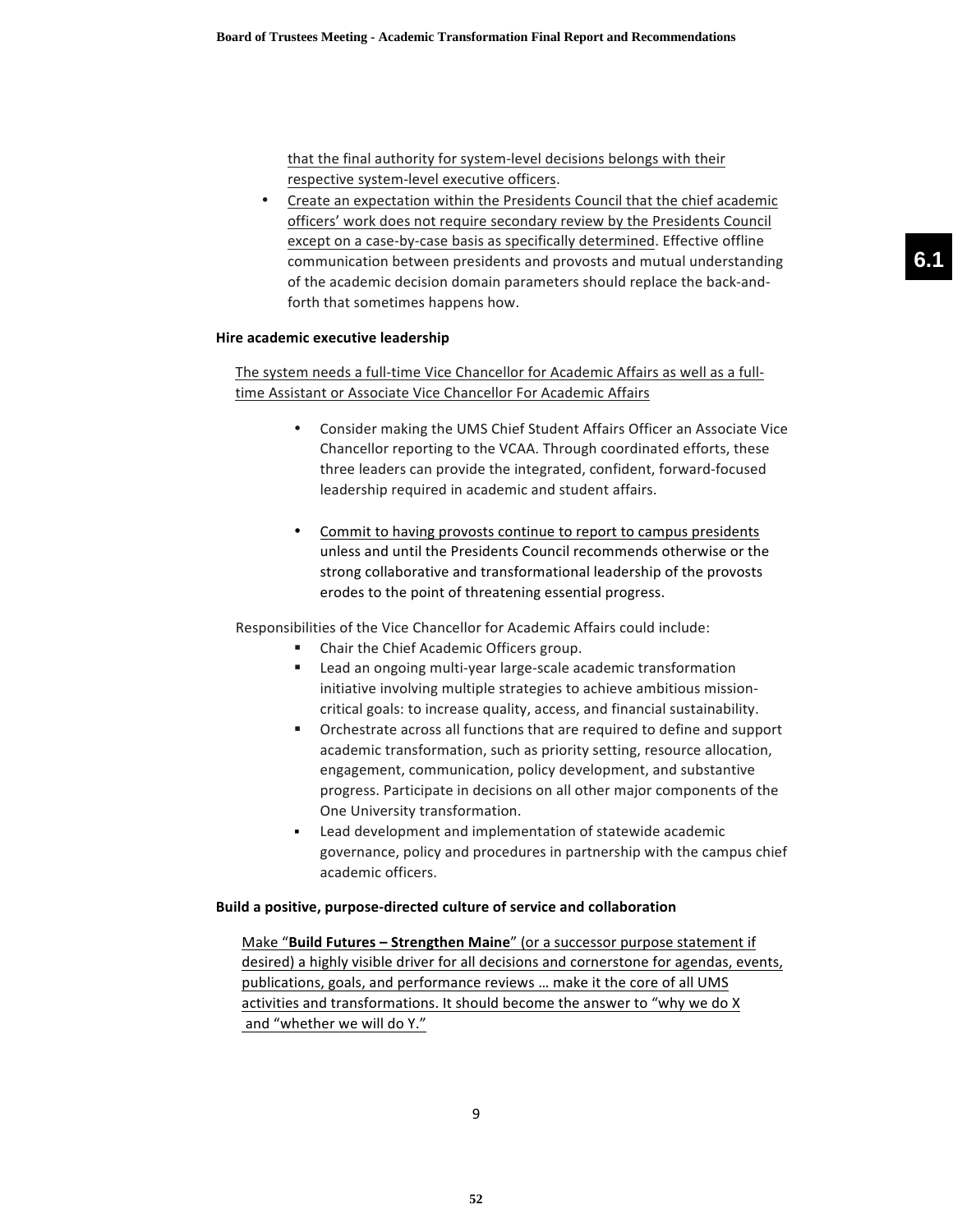Feelings of uncertainty among system and campus personnel are inevitable in these times, and especially with significant personnel cuts, resource constraints, and transformational change. Information, communication, and transparency must continue and increase within the system. Identify and address or resolve major causes of uncertainty among campus personnel, whether by making a decision, committing to certain criteria by which a decision will be made, formally postponing a decision until an identifiable time, making the dynamics and dilemmas of the situation perfectly clear to those who may be affected, or by other means. Absent an unpredictable catastrophe, uphold a previous commitment. Send clear, consistent messages.

Increase both internal and external communication in accordance with a proactive plan for transparency, advocacy, and focus. Engage partners such as Boards of Visitors members.

### **Assign Stage 4 leadership responsibilities**

As noted above, engage the Chancellor to secure funding for major initiatives, while also focusing his attention on external relationships and high-level direction setting and monitoring of strategic direction.

Expect the Chancellor to delegate responsibility and accountability for internal strategic execution to one or more other system leaders as outlined above.

Expect the Presidents Council to accept significant responsibility and accountability for general oversight of internal strategy execution

Expect the VCAA and Chief Academic Officers group to accept significant responsibility and accountability for academic transformation.

**6.1**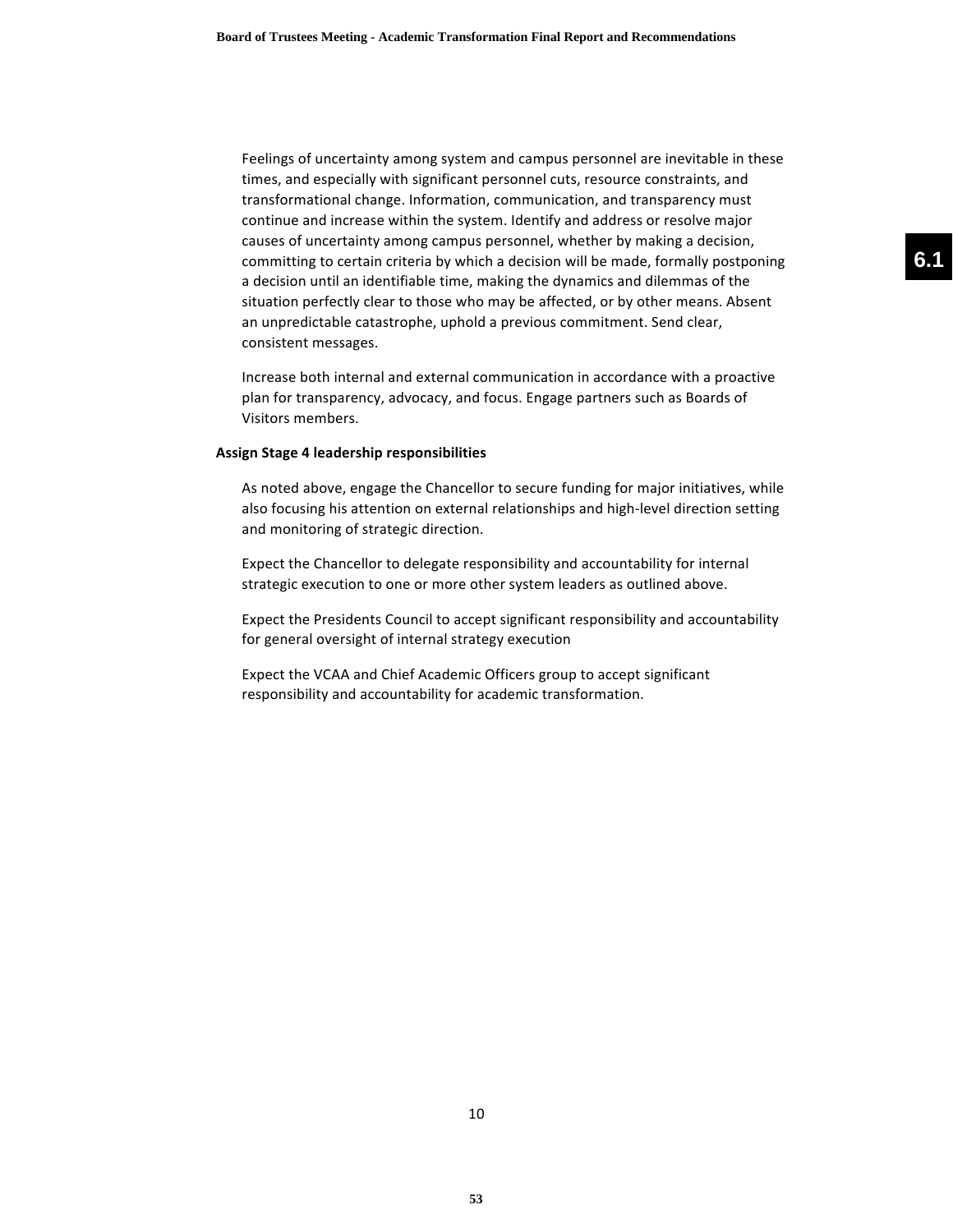## V. RECOMMENDATIONS

The Board, Chancellor, and other system and campus leaders have launched a visionary process that holds great promise to put Maine at the forefront of public higher education quality, access, and fiscal sustainability in order to "Build Futures, Strengthen Maine." To move that process into its next stage, I recommend:

- 1. Recognizing progress to date, thanking participants, and regularly reviewing transformational achievements.
- 2. That the Board and Chancellor make a clear public commitment not later than June 2016 to securing the human and financial resources to complete the transition by 2020 or to an alternate plan if this is not feasible.
- 3. Funding and implementing initiatives for which plans are in already place, including Unified Online, Information Technology, Unified Budget, and Mission Differentiation.
- 4. Developing and funding a human resource plan that addresses the need for change leadership and rational management functions including data and information for management decisions, communications, organizational effectiveness, collaboration support, recognition, and other functions that are critical to transformation.
- 5. Giving high visibility and priority to initiatives that will increase enrollment and tuition revenues, starting with a comprehensive report to the Board to review existing initiatives, recommended options with near-term impact, their funding requirements, and their anticipated enrollment impact over the next three years.
- 6. Following through on the academic transformation work plan with leadership from existing and new personnel, including a Vice Chancellor for Academic Affairs.
- 7. That the Chancellor, with Board support, set strategic goals and lead external relations and finance/fund-raising for transformation initiatives and delegate to one or two Vice Chancellors responsibility for implementing internal transformation initiatives.
	- a. The Vice Chancellor(s)s should confer extensively and work collaboratively with councils and staff. They and the Chancellor should be members of the Presidents Council. The Presidents Council should review and revise its roles and operations to ensure it is positioned to oversee the transformation at a high level and help support the change process while delegating the work of implementation to other academic and administrative leaders.
	- b. I recommend that the Chancellor increase the schedule of regular meetings with the Vice Chancellors and selected other system-level leaders to monitor overall progress and address major concerns that may arise across functional areas and require intervention.

Thank you for the opportunity to participate in this extraordinary process, and all best wishes.

**6.1**